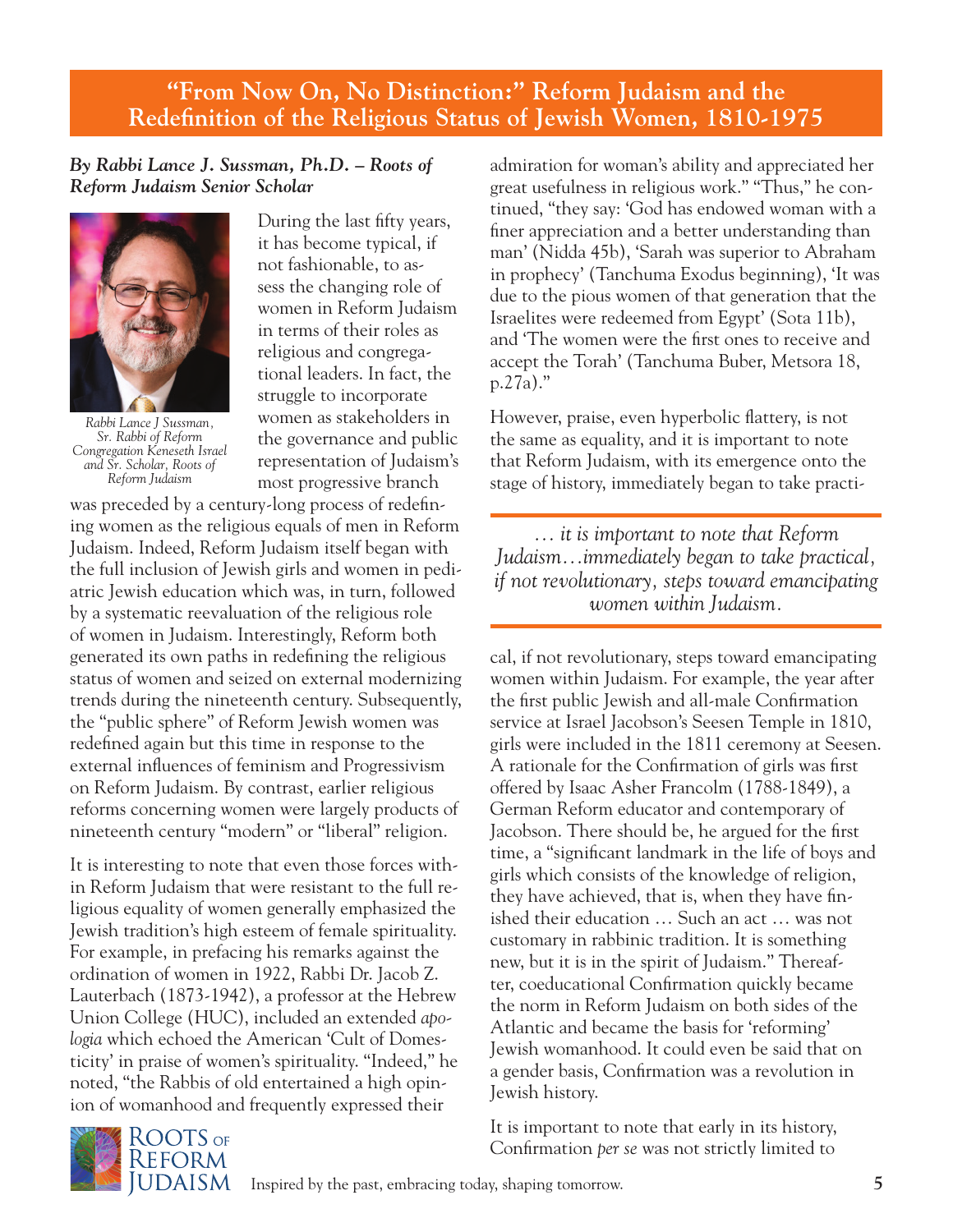Reform congregations, although the Reform movement did create Jewish Confirmation. Moreover, there were 'special events' in which men and women sang together in synagogue both in Europe and the United States early in the 19<sup>th</sup> century which were not limited to Reform congregations. Writing in her classic work, *Beyond the Synagogue Gallery:* 

*… it was already clear to Reform rabbis that their movement had radically redefined the religious status of women in Reform Judaism.*

*Finding a Place for Women in American Judaism*  (2009), Karla Goldman reports that "mixed choirs performed at the dedication ceremonies of both the 1818 Mill Street Synagogue in New York and the 1825 Mikveh Israel synagogue in Philadelphia … the regular presence of mixed choirs of men and women became a requisite part of such ceremonies, even for the most traditional acculturated congregations." However, Reform synagogues ultimately fully embraced mixed choirs as part of their religious culture, whereas more traditional congregations resisted the practice and reestablished the traditional belief that "the voice of a woman is a sin" and resorted to male only singing.

The first flowering of Reform Judaism in the United States took place in Charleston, South Carolina in 1824. Triggered by a combination of local circumstances and news of an emerging Reform movement in Germany, a group of young local Jews formed the Reformed Society of Israelites (RSI). Led by Isaac Harby (1788-1828) and Abraham Moise (1799-1869), the RSI produced an original prayer book and plans for a Confirmation service. Included in their proposed worship were hymns written by Abraham's sister. Penina Moise (1797- 1880) was prolific. In 1833, she published *Fancy's Sketch-Book,* the first collection of poems written by an American Jewish woman. Penina wrote a total of 190 hymns for her home congregation, Beth Elohim, of which over a dozen were included in the Reform movement's *Union Hymnal.* Moise was also a teacher in Beth Elohim's Sunday School.

The idea that women could serve as teachers of Judaism to young children actually came from outside of Reform Judaism. Influenced by the earlier theories of Swiss educational Reformer Johann Heinrich Pestalozzi (1646-1727) and contemporaneously by American educator Catharine Beecher (1800-1878), Rebecca Gratz (1781-1869) opened the first Hebrew Sunday School in Philadelphia in 1838 taught by women teachers, some of whom also authored their own textbooks. Gratz, it should be noted, was a devoted member of a Sephardic Orthodox congregation, Mikveh Israel. The Gratz Sunday School model, originally pan-denominational, was entirely led by women. It quickly gained traction in the American Jewish community and was widely adopted by Reform congregations. Even more than in the parallel German Jewish schools, the student body was co-educational from the beginning.

In early Reform Judaism in Germany, men and women continued to sit separately in prayer services. The idea of mixed seating, an American Reform adaptation, actually came about accidentally and not initially for ideological reasons. During *Rosh Hashanah* services in Albany, New York in 1850, a physical fight literally erupted between the President of the congregation, Louis Spanier, and its rabbi, Isaac Mayer Wise (1819-1900), the founder of the Reform movement in Judaism in America. Wise was compelled to leave his pulpit and started a new synagogue, Anshe Emeth, where he remained until moving to Cincinnati in 1854. Under his leadership, Anshe Emeth was able to purchase a former Baptist church equipped with family pews. When Wise's congregation moved into their new digs, families, meaning men, women, and children, all sat together. In 1854, New York's Congregation Emanu-El adopted the same practice and mixed seating then quickly became the norm in American Reform Judaism. Thus, in the years prior to the Civil War, boys and girls and men and women sat, prayed, and studied together in American Reform "*shuls"* and schools.

Beyond worship and education, another area concerning women's religious status in early Reform Judaism involved weddings, marriage, and divorce. Already in 1810, when his Temple opened in Seesen, Germany, Israel Jacobson streamlined the traditional Aramaic *Ketubah* and rendered it into German. Later, the Reform movement provided for

## **The Reform Advocate**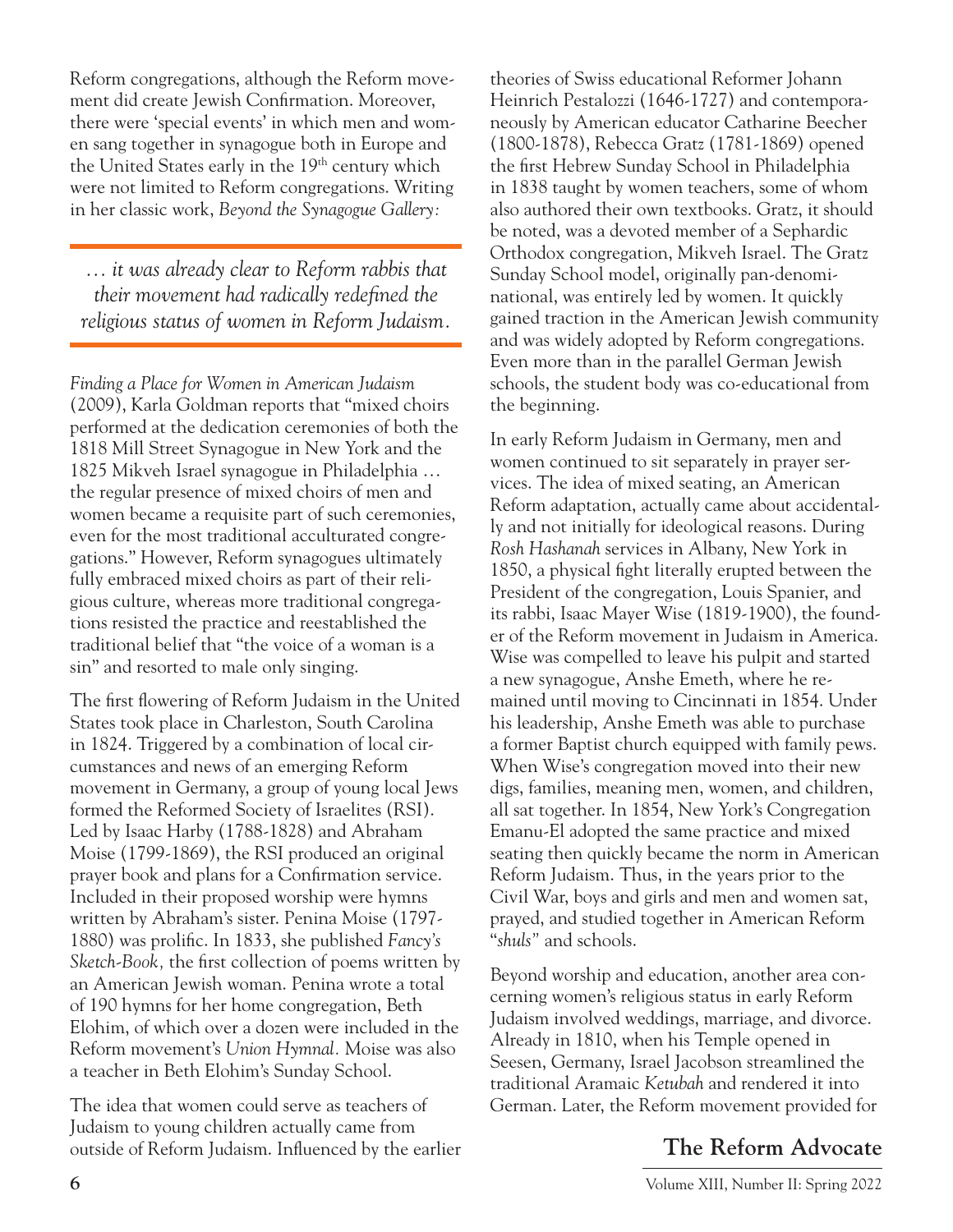the bride to present the groom with a ring during the wedding ceremony and stating her own vow as a way of symbolizing equality and mutuality in Reform Jewish marriage and lessening the emphasis on the economic and business aspects of arranging marital unions. Previously, as part of the *Ketubah*, only the groom presented the bride with a ring. In 1869, at a conference of American Reform rabbis in Philadelphia, it was resolved that "a judgment of divorce pronounced by a civil court has full validity, also in the eyes of Judaism, if the court documents reveal that both parties to the marriage agreed to the divorce." By contrast, to this day, the problem of the *agunah ("*chained wife") whose recalcitrant husband refuses to offer a *get* or Jewish writ of divorce, remains highly problematic in the Orthodox community.

By the middle decades of the  $19<sup>th</sup>$  century, it was already clear to Reform rabbis that their movement had radically redefined the religious status of women in Reform Judaism. In his anthology of early Reform documents, *The Rise of Reform Judaism (*1963), Rabbi Gunther W. Plaut offers the 1837 summary statement on women in Reform Judaism by Abraham Geiger (1810-1874), the principal intellectual architect of Reform Judaism. "Let there be from now on," Geiger declared, "no distinction between duties for men and women unless flowing from the natural law governing the sexes; no assumption of the spiritual minority of woman, as though she were incapable of grasping the deep things in religion; no institution of the public service, either in form of content, which shuts the doors of the temple; no degradation of woman in the form of the marriage service, and no application of fetters which may destroy woman's happiness." "Our whole religious life," Geiger concludes, "will profit from the beneficial influence which feminine hearts will bestow upon it."

Nine years later, at the Breslau Rabbinic Conference in 1846, the attendees took practical steps to guarantee this new equality. In part, they voted "That from now on, the benediction *shelo assani ishah* thanking God that Jewish men 'were not created as women' which was the basis for the religious prejudice against woman, shall be abolished." Furthermore, the rabbis agreed "that the



Unfortunately, the high-mindedness of German Reform rabbis about women did not translate into social reality in Reform synagogues around the world. Social convention and a deeply embedded patriarchy in the American Jewish community proved highly resistant to change. In her one volume, *The Jews of the United States: 1654-2000 (*2004), historian Hasia R. Diner concluded that after he first arrived in America, Rabbi Dr. David Einhorn (1809-1879), the German-born intellectual architect of Classical Reform Judaism in America, "found the role of women in Judaism abhorrent and dysfunctional." "In Judaism," Diner concluded, "women, as understood by Einhorn, remained passive and mute objects rather than active

*… it was necessary for factors outside of Reform Judaism…to transform the role of women inside the Reform movement*.

participants in their religion." In other words, rabbinic pronouncements were not enough to truly reform the religious status of women, even in Reform Judaism. Active, practical work still needed to be done and, so it seems, done by women. Ray Frank (1861-1948), a schoolteacher, writer, and lecturer provided a powerful model for the full potential of women in Reform Judaism. Known variously as the "girl rabbi" and the "female messiah," Frank published "a stinging critique" of the American rabbinate in 1890 entitled, "What would you do if you were a rabbi?" That same year, she preached on the High Holy Days to a makeshift congregation gathered in an opera house, and urged the establishment of a truly inclusive, spiritual synagogue. Unfortunately, no congregation was formed and another eight decades passed until a woman was ordained as a rabbi and official spokeswoman for Judaism.

Meanwhile, Reform Jewish women increasingly organized themselves in "sisterhoods of personal service" but mostly along traditional lines. In 1887, a service sisterhood was organized by Congregation Emanu-El in New York City which emphasized